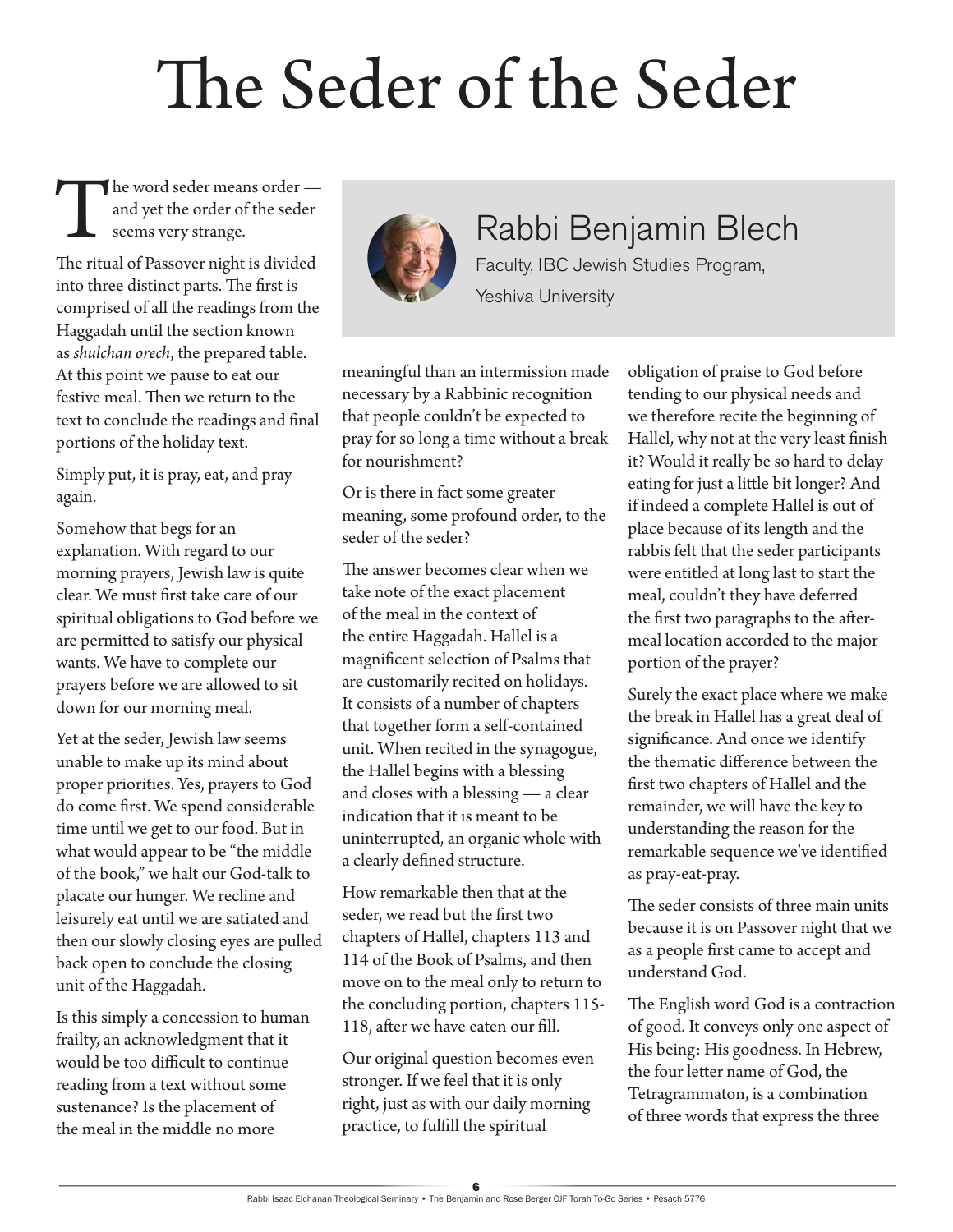categories of time: *Hoyah* means was; *Hoveh* means is; *Yihyeh* means will be. These three words combined together are the most powerful way we refer to the Almighty. By using this name, we acknowledge God's presence for all time. God was in the past, the allpowerful Creator of the world Who revealed Himself to our ancestors. He is in the present as the ongoing source of all of our daily blessings. And He will continue to be in the future, fulfilling all the promises He made as part of our covenantal relationship.

To believe in a God who is limited to a presence that fails to encompass all three aspects of time is to make a mockery of His greatness. And so every year on the first night of Passover we conduct a seder divided into three acts:

• The first is devoted to explaining the role of God in the past.

• The second emphasizes His closeness to us in the present.

• The last stresses our firm belief that just as He redeemed us long ago from the slavery of Egypt, He will finally bring about the promised messianic redemption in the future.

Look carefully at the prayers and the rituals before the meal and you will see that their intent is to elaborate on God's role in the past. The response to the young children's four questions, the Mah Nishtanah, about the meaning of this night, begins with the paragraph that recounts how "we were slaves to Pharaoh in Egypt and the Lord our God took us out from there with a strong hand and an outstretched arm." We go back to the time when our ancestors at first were idolaters and then the Lord drew us near to His service. We talk about Laban, the wandering Aramean, and

how we ended up in Egypt. We recite the 10 plagues and, with Dayenu, express our gratitude for all the things that God did for us, each one of which alone would have warranted gratitude. That, we then sum up, is why we have the Paschal lamb, the matzoh, and the bitter herbs.

And that is why we then recite only the two chapters from the Book

**What's on the Seder Plate?**

Although the history of the Seder goes back thousands of years, each item on the Seder Plate still has deep significance to our personal lives today.

#### **EGG**

Reminds us to **mourn** that we can no longer offer the **Korban Chagigah** (Holiday sacrifice) since we no longer have the Temple. An egg is a sign of **mourning**  because it is round, symbolizing the cycle of life from birth to death.

We yearn for God to **redeem us from our present exile** so that we will be able to serve God in the most optimal way.

#### **LETTUCE**

A form of Marror. Lettuce is not always bitter, but **it can become hard and bitter** if left in the ground for too long before being harvested.<br>This hardening process This hardening parallels the **transformation in attitude** that the Egyptians had toward the Jews: Just as lettuce starts out soft and ends up hard and bitter, so too, the Egyptians originally welcomed Jacob and the Jewish people to Egypt with open arms, but **later turned their backs on the Jewish people** and subjected them to backbreaking labor

The lettuce reminds us to remain **loyal**  and **appreciative** toward the people who help us. We should not be like the Egyptians and the lettuce, which are soft at first but later become hard and bitter.

*PERSONAL PROPERTY*  $\sqrt{1}$ 

 $\bullet$ 

### **ROASTED BONE**

Reminds us of the **Korban Pesach** (Paschal Lamb) that was eaten at the seder in the times of the Temple. Since we no longer have our Temple, we can't offer the Korban Pesach any more, and we don't eat this meat, either.

of Psalms out of the larger prayer commonly recited as Hallel, chapters

These chapters share this emphasis on praise for past kindnesses. We who were once slaves to Pharaoh are now servants of the Lord (Psalm 113). God intervened on our behalf with great miracles, with the splitting of the sea and the trembling of the

113 and 114.

The Korban Pesach was **roasted** because roasted meat is considered something eaten only by **royals**; poor people are more likely to just boil their meat. The Korban Pesach reminds us to celebrate that God elevated us from a nation of slaves to **a holy nation of royalty**. We are not just regular people, we are **children of the King!**

#### **CHAROSET**

A mixture of apples, cinnamon, nuts, and wine. Its appearance reminds us of the **bricks and mortar** the Jews used in Egypt.

 $\frac{1}{2}$ THE STATE **LITERATORY** 

We dip the bitter Marror into the Charoset to sweeten the bitterness of the Marror. This is a reminder that we can always find a **spark of goodness** and something to appreciate within every challenge we face in life. Every dark cloud has a silver lining.

#### **KARPAS**

A vegetable like celery or a potato. We dip the Karpas into **saltwater** to remind us of the **salty tears** the Jews shed from the backbreaking labor in Egypt.

When God saw the Jews' tears and heard their cries, God's mercy was aroused and He brought the Jews out of Egypt. The **salty** tears therefore remind us of **God's tremendous mercy**, and

the **power of prayer** to save us from even the<br>most difficult of most difficult circumstances.

We dip the Karpas into saltwater

Infographic by Rachel First, Educational Designer for NCSY Education. For more educational infographics and materials from NCSY, please visit: education.ncsy.org

**HORSERADISH** Reminds us of the **bitter enslavement** of our forefathers in Egypt. Many people eat **LETTUCE (see above)** for Marror instead of

horseradish.